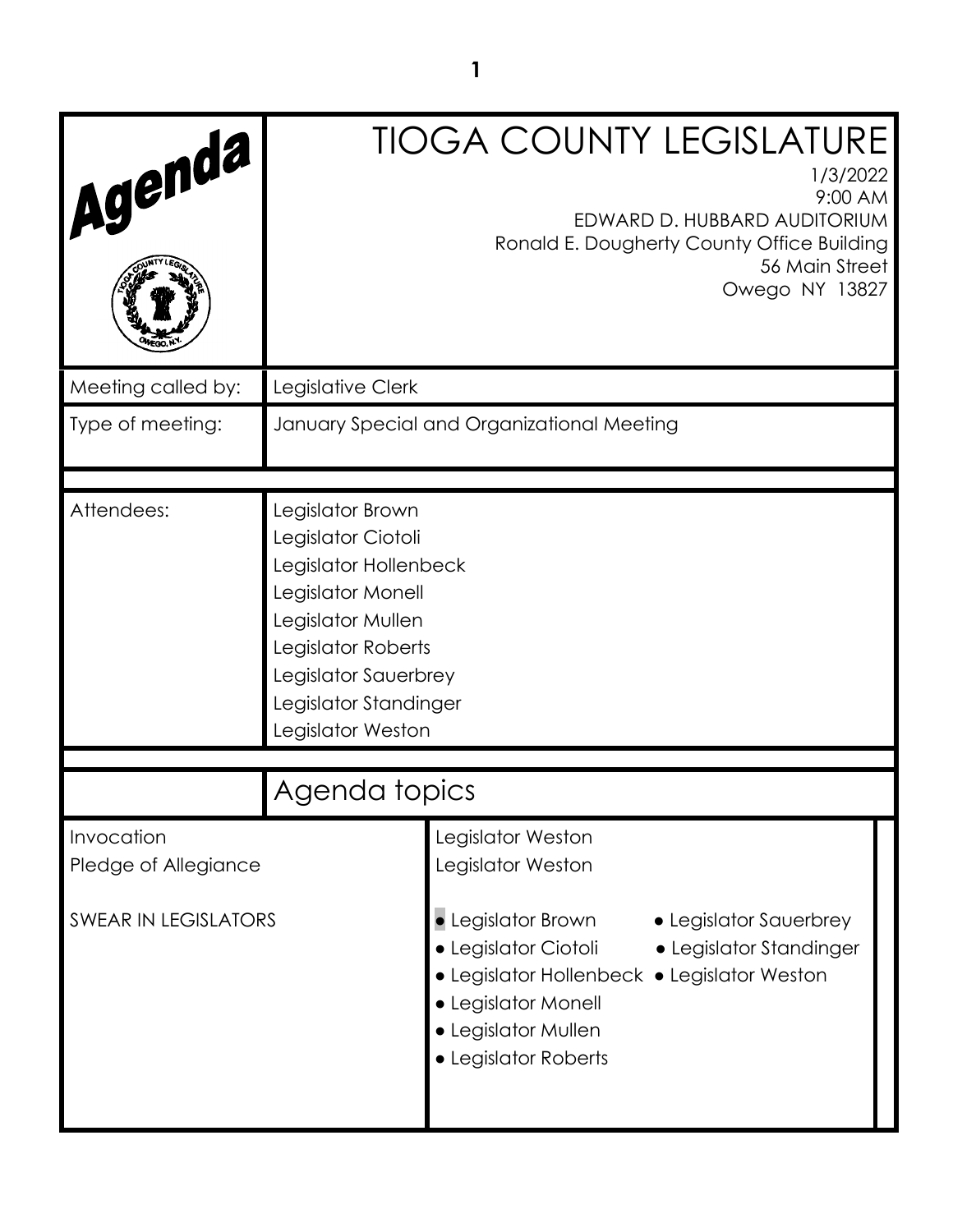| SWEAR IN ELECTED OFFICIALS                            |                                                                | •County Treasurer - $1/1/22 - 12/31/25$              |  |
|-------------------------------------------------------|----------------------------------------------------------------|------------------------------------------------------|--|
|                                                       |                                                                | • District Attorney - $1/1/22 - 12/31/25$            |  |
|                                                       |                                                                | •Coroner - $1/1/22 - 12/31/25$                       |  |
|                                                       |                                                                |                                                      |  |
| <b>NOMINATE</b>                                       |                                                                | $\bullet$ Chair of the Legislature $-1$ year term    |  |
| <b>SWEAR IN CHAIR</b>                                 |                                                                |                                                      |  |
|                                                       |                                                                |                                                      |  |
| <b>NOMINATE</b>                                       |                                                                | •Deputy Chair-1 year term                            |  |
| <b>NOMINATE</b>                                       |                                                                | •Deputy Chair-1 year term                            |  |
| <b>SWEAR IN DEPUTY CHAIRS</b>                         |                                                                |                                                      |  |
|                                                       |                                                                |                                                      |  |
| <b>NOMINATE</b>                                       |                                                                | • County Attorney - $1/1/22 - 12/31/25$              |  |
| <b>NOMINATE</b>                                       |                                                                | • Legislative Clerk - 1/1/22 - 12/31/25              |  |
|                                                       |                                                                | • Budget Officer - $1/1/22 - 12/31/25$               |  |
| <b>NOMINATE</b>                                       |                                                                |                                                      |  |
| <b>NOMINATE</b>                                       |                                                                | • Public Defender - $1/1/22 - 12/31/25$              |  |
| SWEAR IN COUNTY ATTORNEY,                             |                                                                |                                                      |  |
| LEGISLATIVE CLERK, BUDGET OFFICER,<br>PUBLIC DEFENDER |                                                                |                                                      |  |
|                                                       |                                                                |                                                      |  |
| <b>NOMINATE</b>                                       |                                                                | • Public Information Officer 1/3/22 - 12/31/22       |  |
| <b>NOMINATE</b>                                       |                                                                |                                                      |  |
|                                                       |                                                                | · Republican Majority Leader 1/3/22 - 12/31/22       |  |
|                                                       |                                                                |                                                      |  |
| 2022 LEGISLATIVE STANDING<br><b>COMMITTEES</b>        |                                                                | Announced by Chair of the Legislature                |  |
|                                                       |                                                                |                                                      |  |
|                                                       |                                                                | <b>DISCLOSURES</b>                                   |  |
| Petitions, Communications & Notices                   |                                                                |                                                      |  |
| Appointments                                          |                                                                |                                                      |  |
| <b>RESOLUTIONS:</b>                                   | Trips Authorized<br>1.                                         |                                                      |  |
|                                                       | <b>Designation of Official Depositories</b><br>2.              |                                                      |  |
|                                                       | <b>Designate Official Newspapers</b><br>3.                     |                                                      |  |
|                                                       | 4.                                                             | Designation of Newspaper for Republican Party        |  |
|                                                       | Designation of Newspaper for Democratic Party<br>5.            |                                                      |  |
|                                                       | Set Salary of Chair<br>6.                                      |                                                      |  |
|                                                       | Fix Dates and Times of Tioga County Legislative Meetings<br>7. |                                                      |  |
|                                                       | 8.                                                             | Annual Review of Procurement Policy                  |  |
|                                                       | 9.                                                             | Appoint Directors Soil & Water Conservation District |  |
|                                                       |                                                                | 10. Appoint County Auditor & Deputy County Auditor   |  |
| LEGISLATURE PHOTO                                     |                                                                |                                                      |  |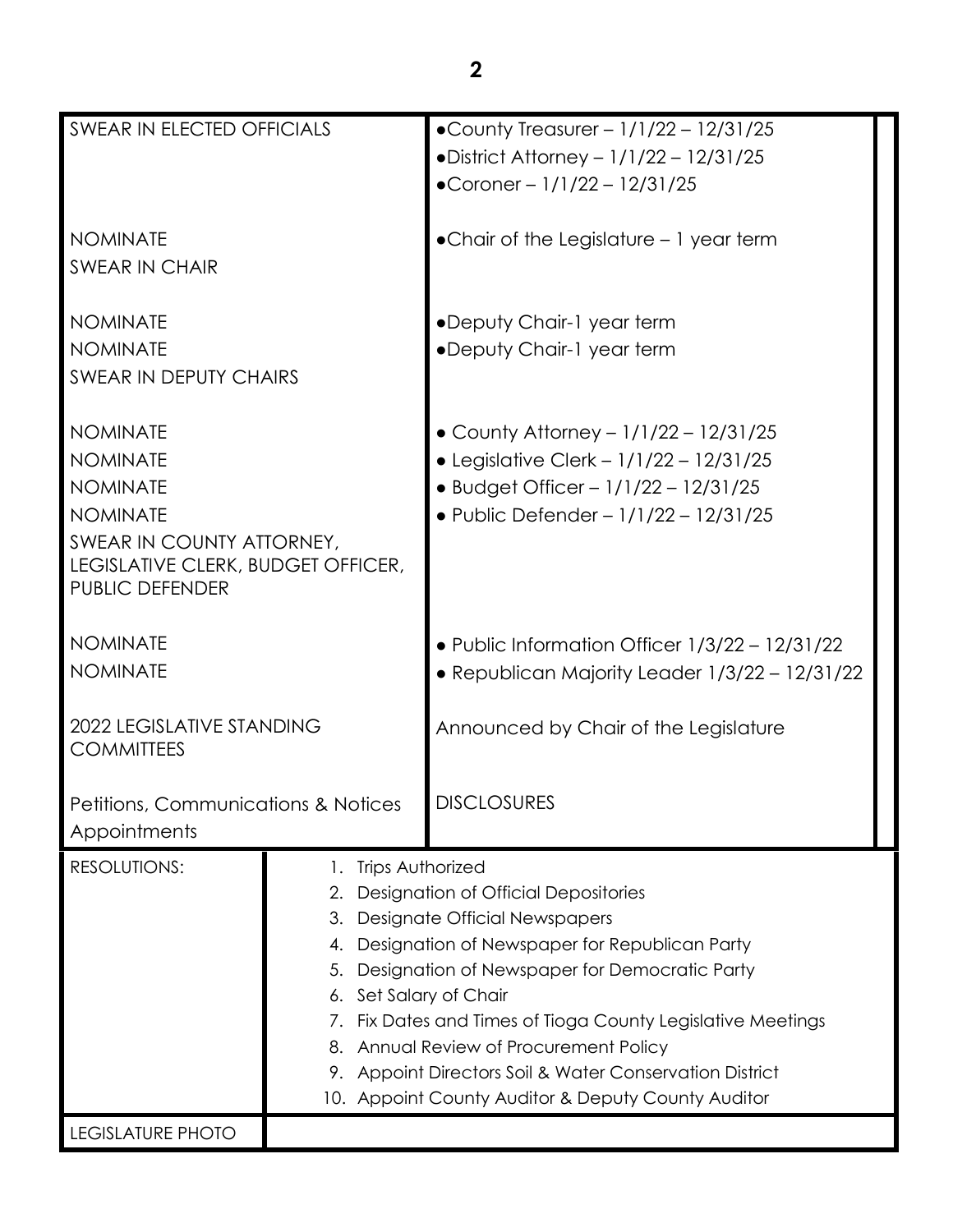RESOLUTION NO. – 22 TRIPS AUTHORIZED

RESOLVED: That the Chair and the Clerk of the County Legislature, the County Attorney, and County Legislators be, and they hereby are, authorized to make such trips as their duties may require and that their actual and necessary expenses for travel, meals and lodging incurred on such trips be a County charge.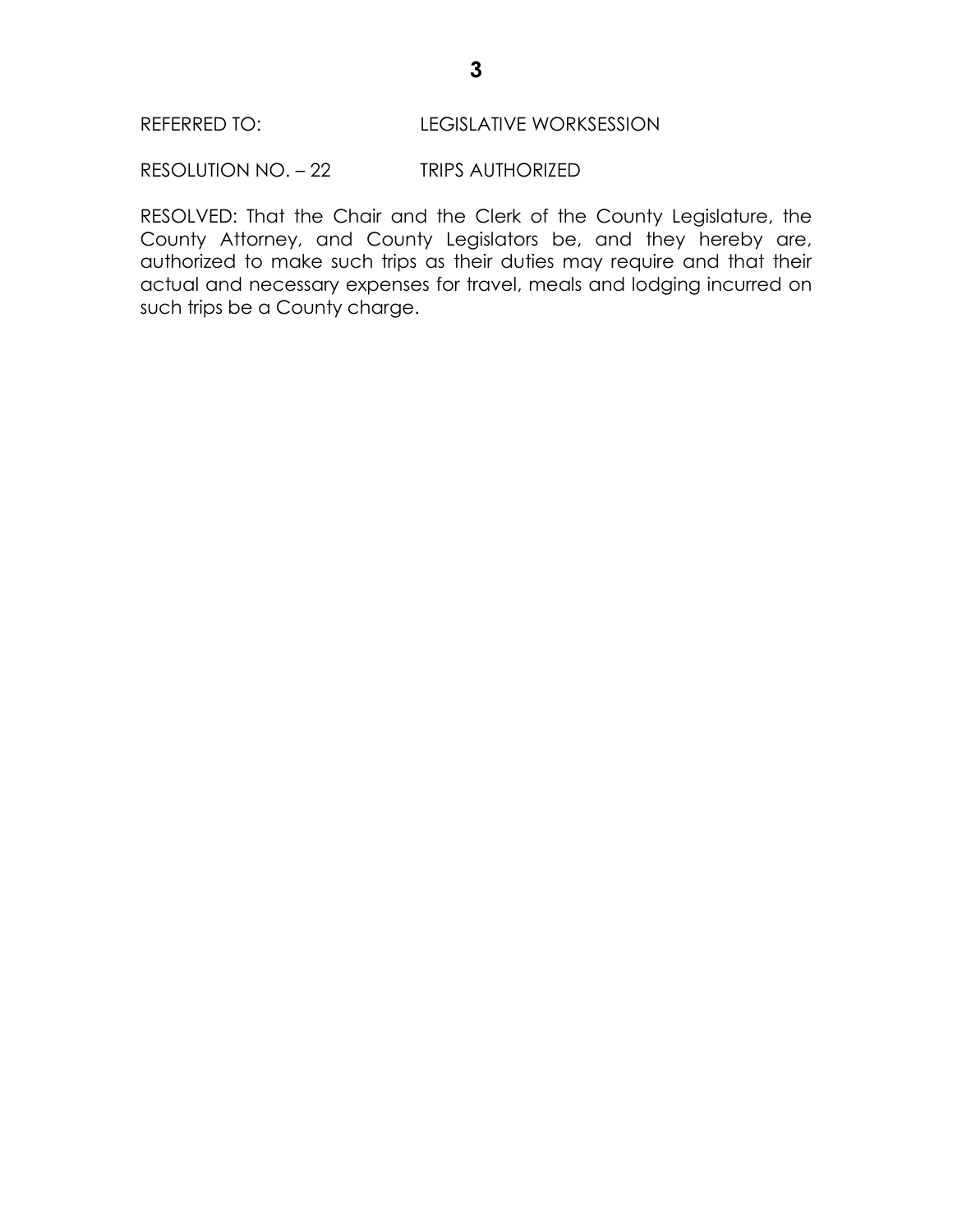# RESOLUTION NO. – 22 DESIGNATION OF OFFICIAL **DEPOSITORIES**

RESOLVED: That, pursuant to the powers vested in this Legislature by Section 212 of the County Law, as amended, the following Banks within New York State be, and they hereby are designated as depositories for the deposit of all monies received by the County Treasurer, to an amount not to exceed the sum set opposite the name of each Bank as follows:

| JP Morgan Chase Bank                  | \$30,000,000 |
|---------------------------------------|--------------|
| Chemung Canal Trust Company           | \$30,000,000 |
| Community Bank, N.A.                  | \$30,000,000 |
| Key Bank Corporation                  | \$30,000,000 |
| M&T Bank                              | \$30,000,000 |
| Tioga State Bank                      | \$30,000,000 |
| National Bank and Trust Company, N.A. | \$30,000,000 |
| M&T Securities, Inc.                  | \$30,000,000 |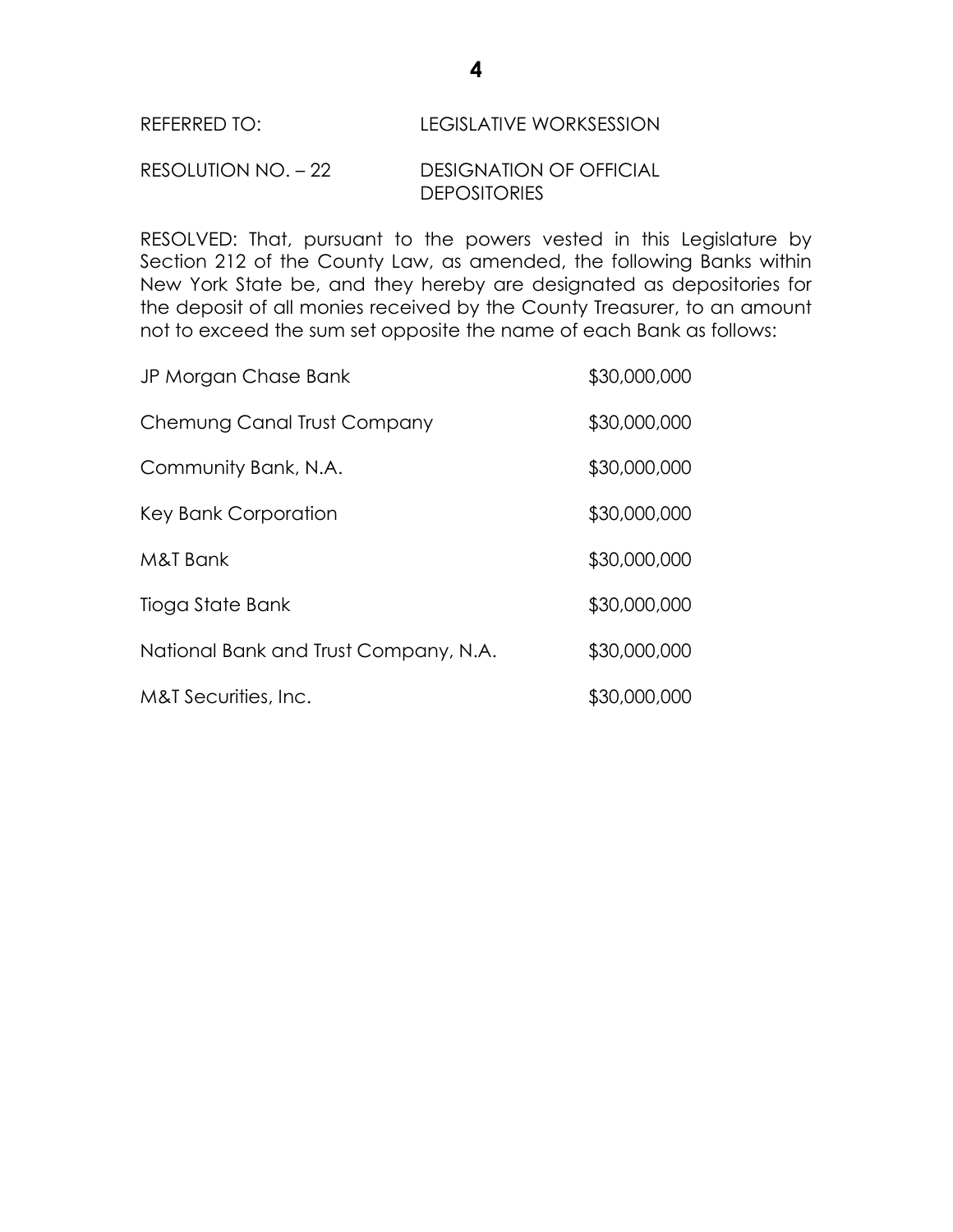RESOLUTION NO. – 22 DESIGNATE OFFICIAL NEWSPAPERS

RESOLVED: That the Tioga County Courier and the Morning Times are hereby designated official newspapers for the publication of all local laws, notices and other matters required by law to be published pursuant to County Law  $\delta$ 214, Subd. 2; and be it further

RESOLVED: That the Press and Sun Bulletin, a daily newspaper, is hereby designated as the official newspaper for purposes of publishing all local laws, notices and other matters required by law to be published at such times that there is insufficient time to publish in the above two newspapers.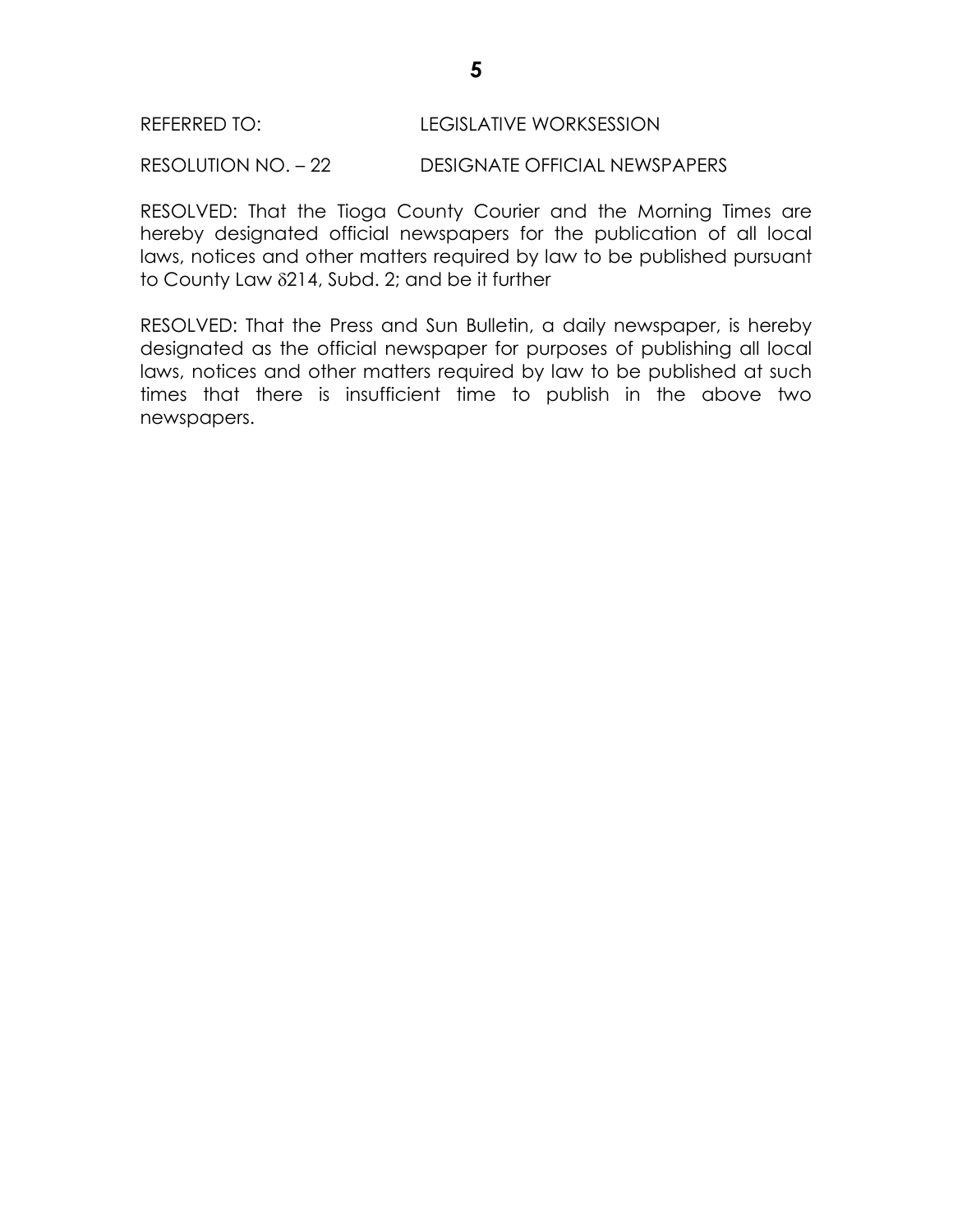RESOLUTION NO. – 22 DESIGNATION OF NEWSPAPER FOR REPUBLICAN PARTY

RESOLVED: That the Morning Times is hereby designated as the newspaper published in the County of Tioga for the Republican Party to publish the Election notices issued by the Secretary of State, and to publish the official canvass pursuant to County Law 214, Subd. 1.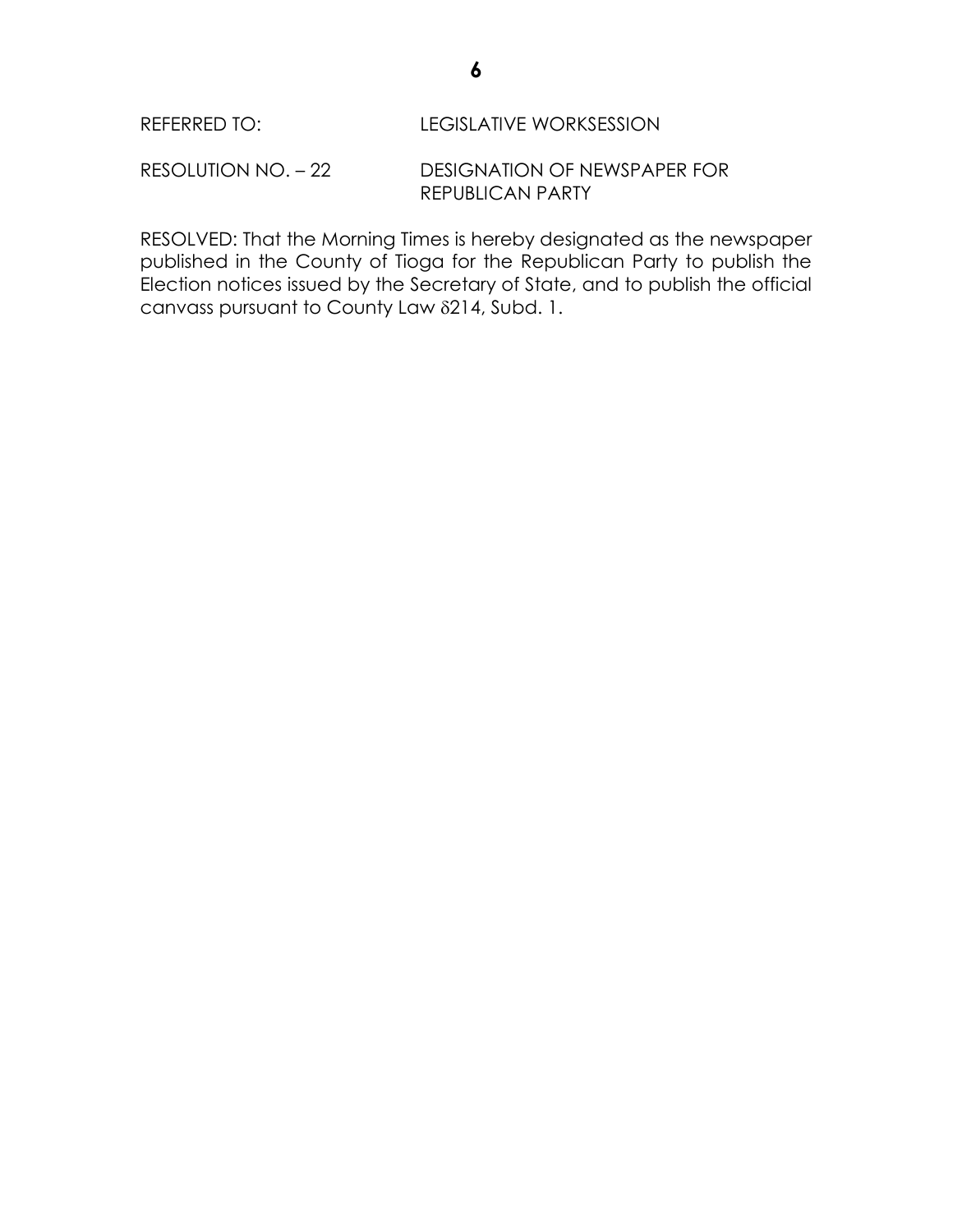RESOLUTION NO. – 22 DESIGNATION OF NEWSPAPER FOR DEMOCRATIC PARTY

RESOLVED: That the Tioga County Courier is hereby designated as the newspaper published in the County of Tioga for the Democratic Party to publish the Election notices issued by the Secretary of State, and to publish the official canvass pursuant to County Law 214, Subd. 1.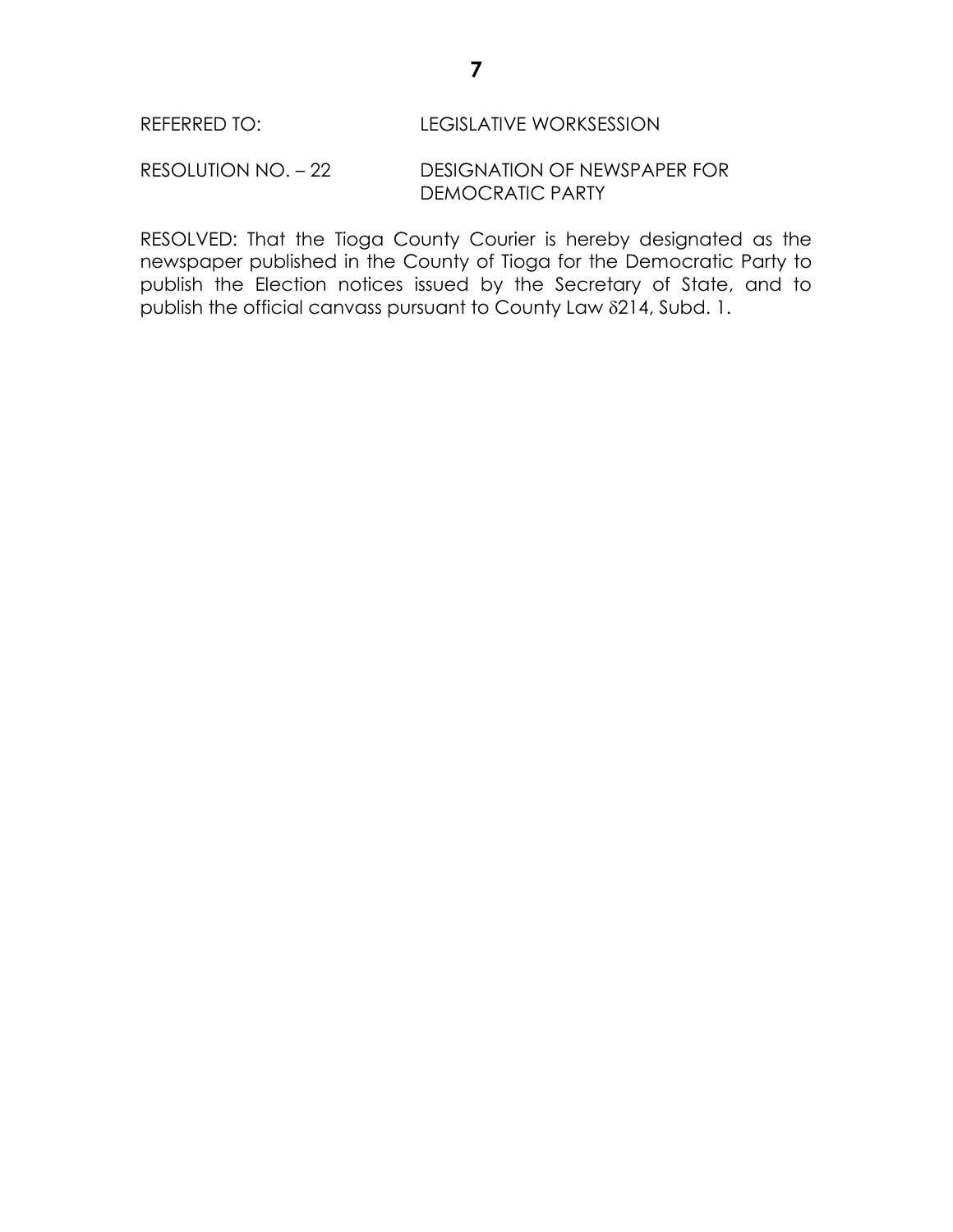RESOLUTION NO. - 22 SET SALARY OF CHAIR

RESOLVED: That the salary of the Chair of the Tioga County Legislature be set at \$50,000.00 per year, which includes the salary received as County Legislator of \$11,851.00 and an additional \$38,149 to serve as Chair.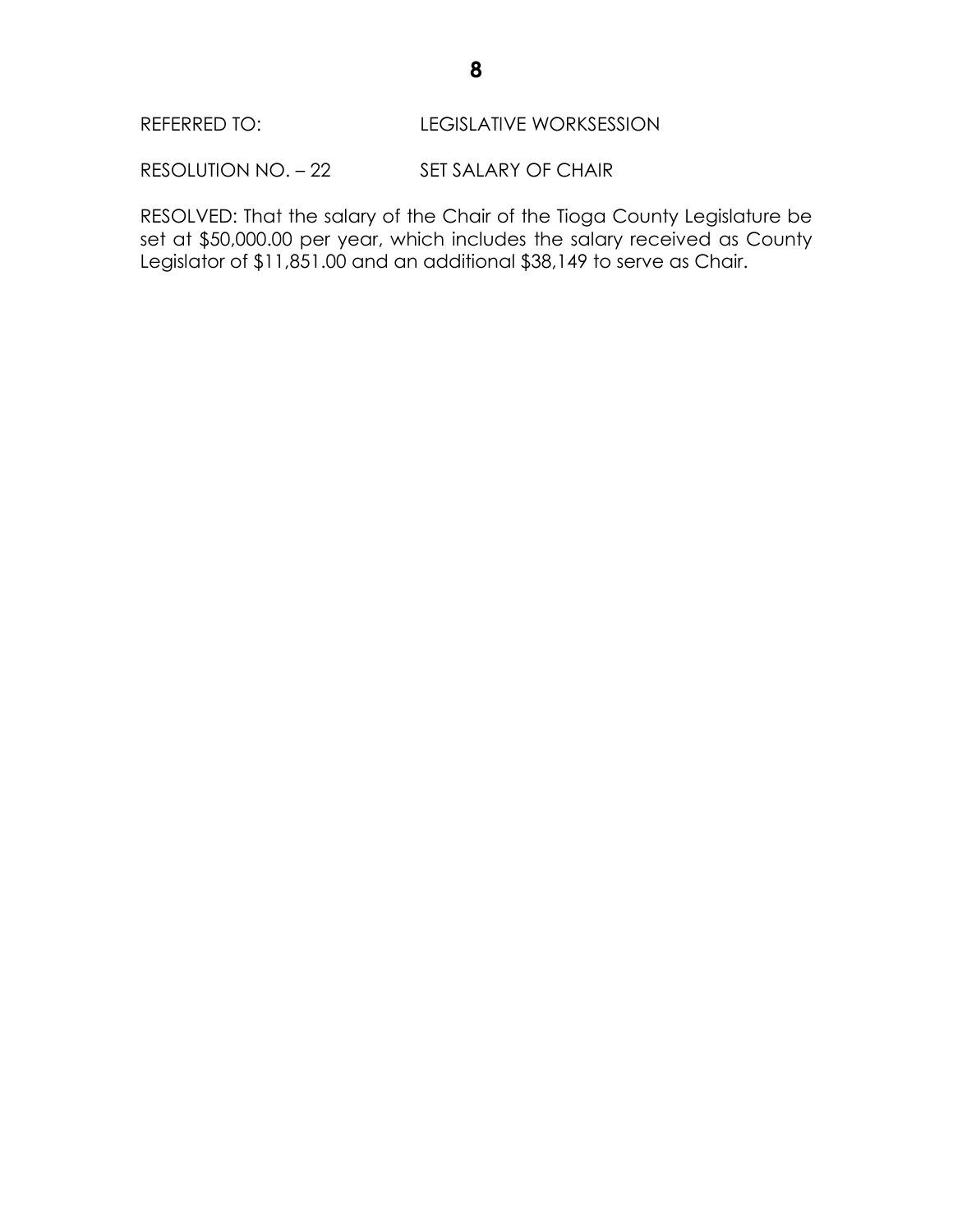RESOLUTION NO. – 22 FIX DATES AND TIMES OF TIOGA COUNTY LEGISLATIVE MEETINGS

RESOLVED: That the Tioga County Legislature during 2022 shall meet regularly in the Edward D. Hubbard Auditorium of the Ronald E. Dougherty County Office Building, 56 Main Street, Owego, New York at 12:00 P.M. on the Tuesday following Committees which are held during the first full work week of the month.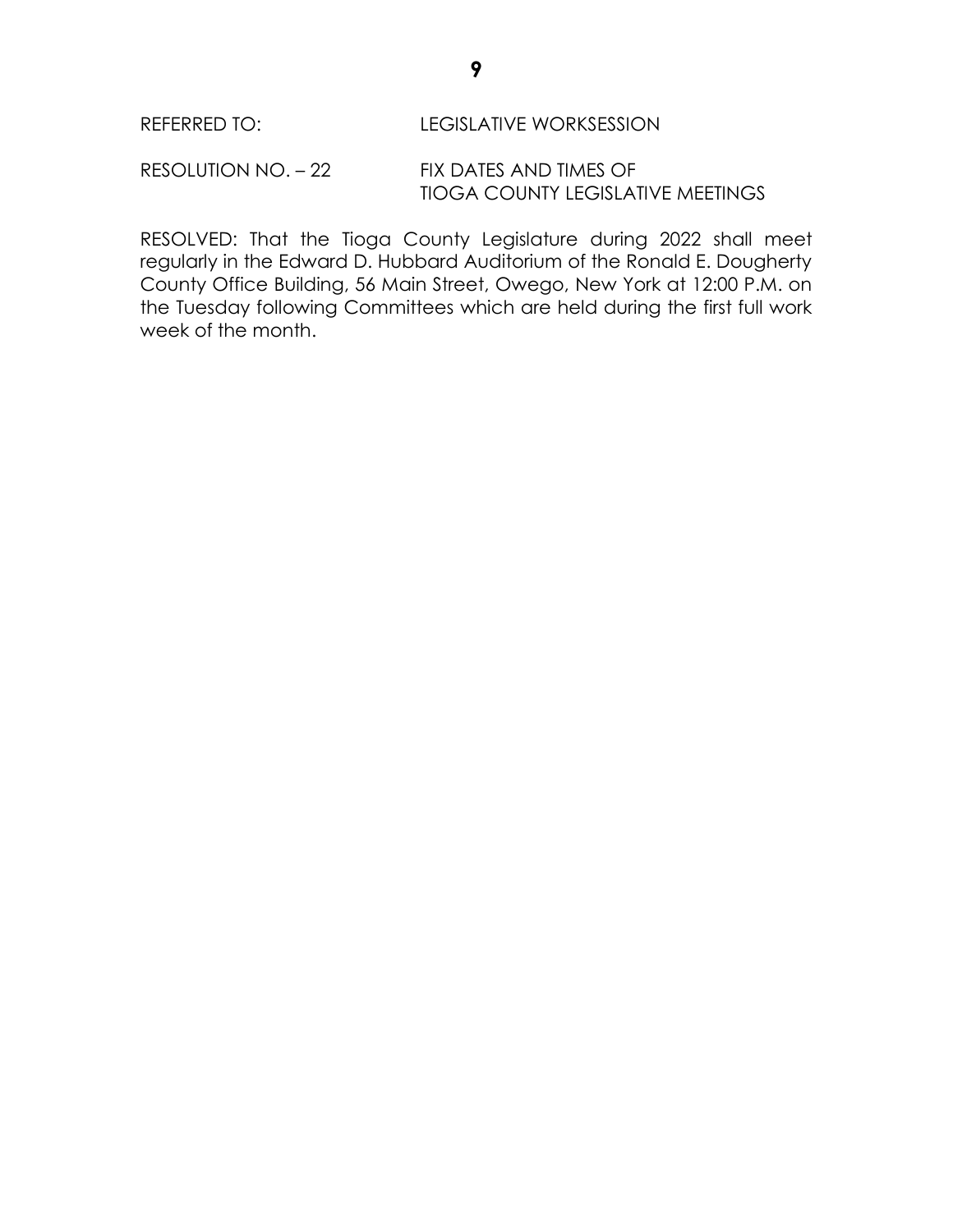RESOLUTION NO. - 22 ANNUAL REVIEW OF PROCUREMENT POLICY

WHEREAS: General Municipal Law §104-b requires an annual review of Tioga County's procurement policy and procedures; now therefore be it

RESOLVED: That the Tioga County Legislature affirms its annual review of its Procurement Policy.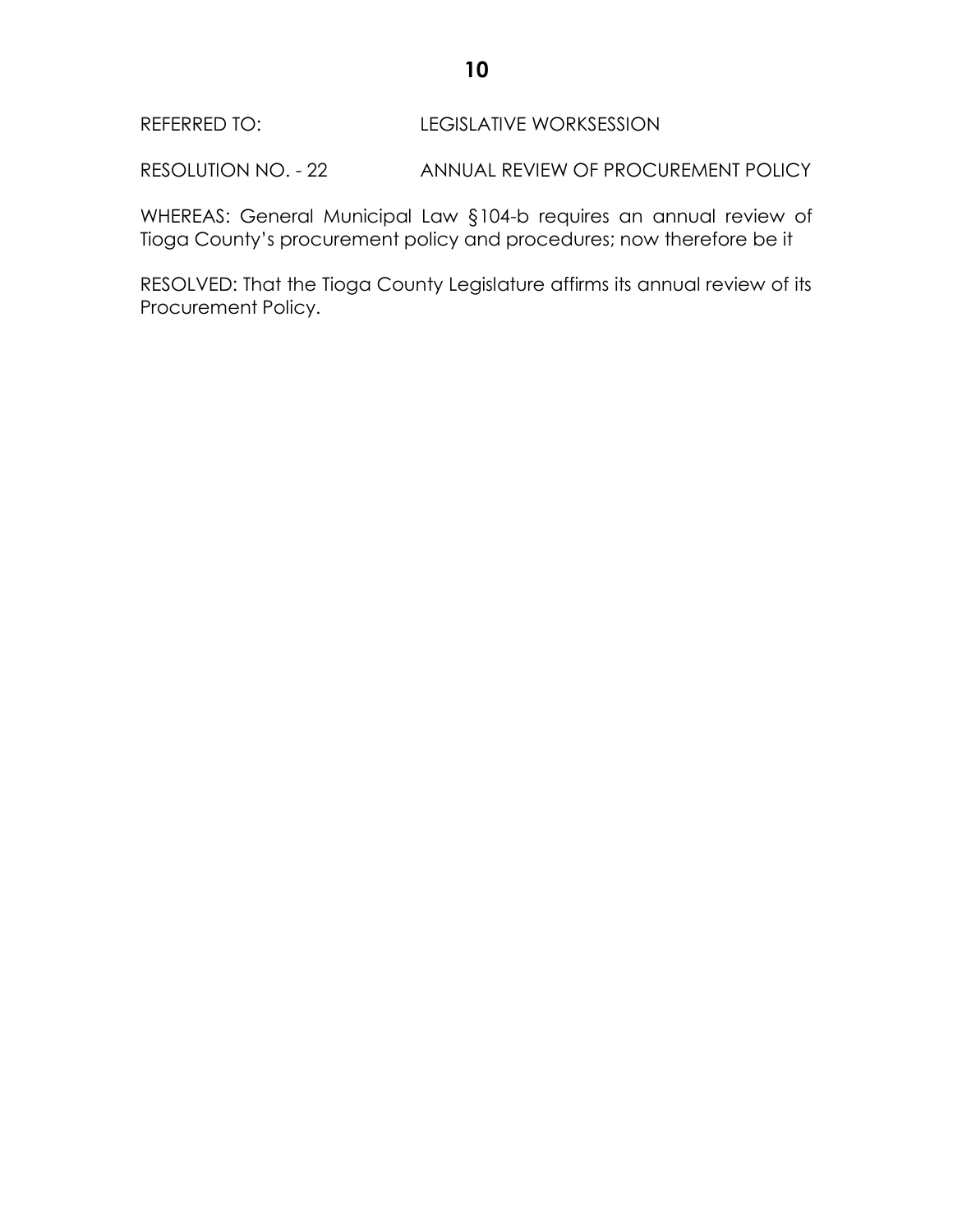RESOLUTION NO. - 22 APPOINT DIRECTORS SOIL & WATER CONSERVATION DISTRICT

RESOLVED: That Legislators Dale Weston and Tracy Monell are hereby appointed Directors of the Tioga County Soil and Water Conservation District for a one-year term on January 1, 2022 through December 31, 2022.